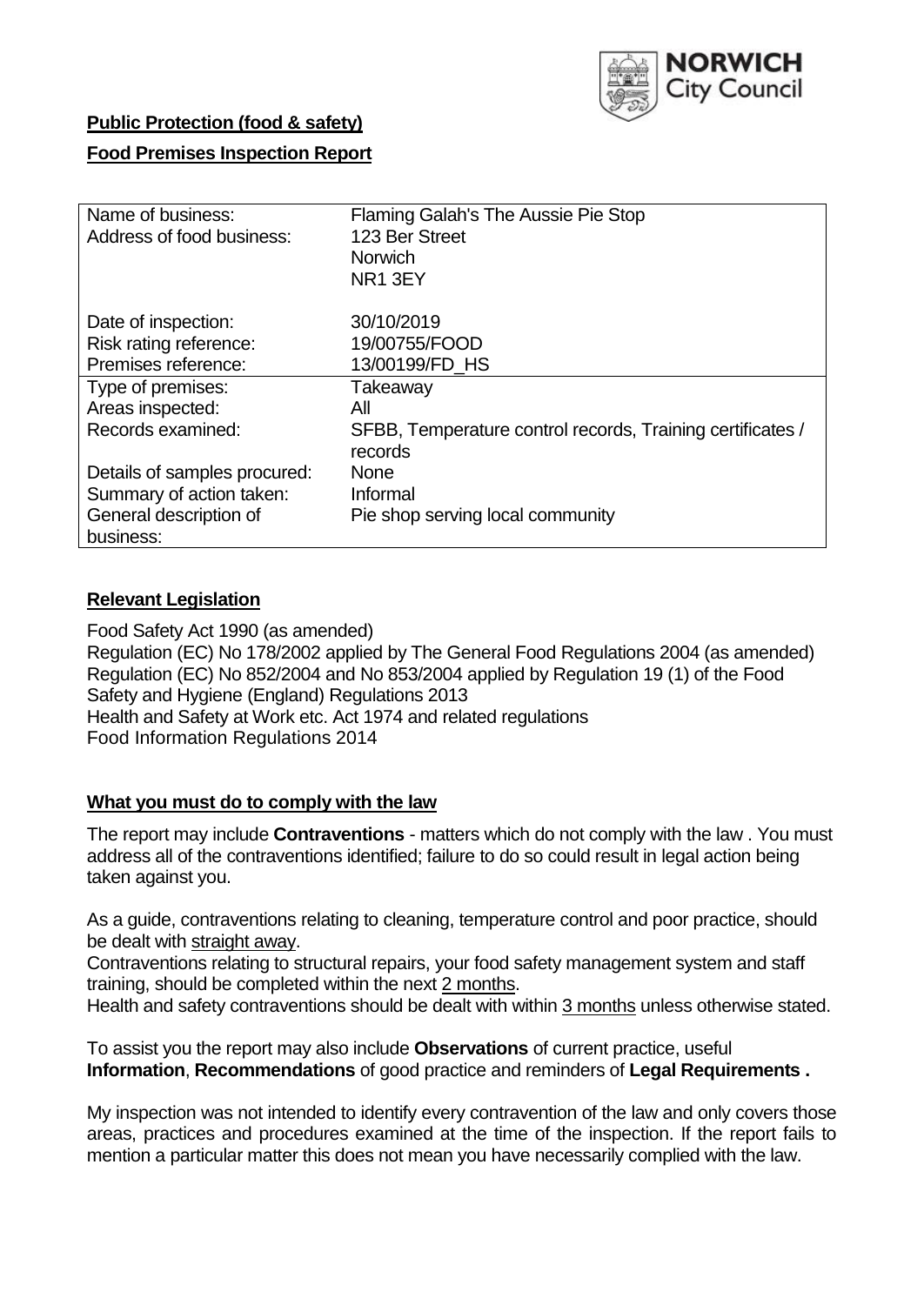# **FOOD SAFETY**

### **How we calculate your Food Hygiene Rating:**

The food safety section has been divided into the three areas which you are scored against for the hygiene rating: 1. food hygiene and safety procedures, 2. structural requirements and 3. confidence in management/control procedures. Each section begins with a summary of what was observed and the score you have been given. Details of how these scores combine to produce your overall food hygiene rating are shown in the table.

| <b>Compliance Area</b>                     |          |                |           | <b>You Score</b> |                |    |           |    |                 |  |  |
|--------------------------------------------|----------|----------------|-----------|------------------|----------------|----|-----------|----|-----------------|--|--|
| Food Hygiene and Safety                    |          |                |           | $\Omega$         | 5              | 10 | 15        | 20 | 25              |  |  |
| <b>Structure and Cleaning</b>              |          |                |           | $\Omega$         | 5              | 10 | 15        | 20 | 25              |  |  |
| Confidence in management & control systems |          |                |           | $\Omega$         | 5              | 10 | 15        | 20 | 30 <sub>1</sub> |  |  |
|                                            |          |                |           |                  |                |    |           |    |                 |  |  |
| <b>Your Total score</b>                    | $0 - 15$ | 20             | $25 - 30$ |                  | $35 - 40$      |    | $45 - 50$ |    | > 50            |  |  |
| <b>Your Worst score</b>                    | 5        | 10             | 10        |                  | 15             |    | 20        |    | ÷               |  |  |
|                                            |          |                |           |                  |                |    |           |    |                 |  |  |
| <b>Your Rating is</b>                      | 5        | $\overline{4}$ | 3         |                  | $\overline{2}$ |    |           |    | $\overline{0}$  |  |  |

Your Food Hygiene Rating is 3 - a generally satisfactory standard

# **1. Food Hygiene and Safety**

Food hygiene standards are generally satisfactory and maintained. There is evidence of some non-compliance with legal requirements. Some lapses are evident however generally you have satisfactory food handling practices and procedures and adequate control measures to prevent cross-contamination are in place. The contraventions require your attention; although not critical to food safety they may become so if not addressed. **(Score 10)**

000300

### Contamination risks

**Observation** I was pleased to see you were able to demonstrate effective controls to prevent cross-contamination.

#### Hand-washing

**Contravention** The following indicated that hand-washing was not suitably managed::

- wash hand basin were dirty
- no means for hygienically drying hands was available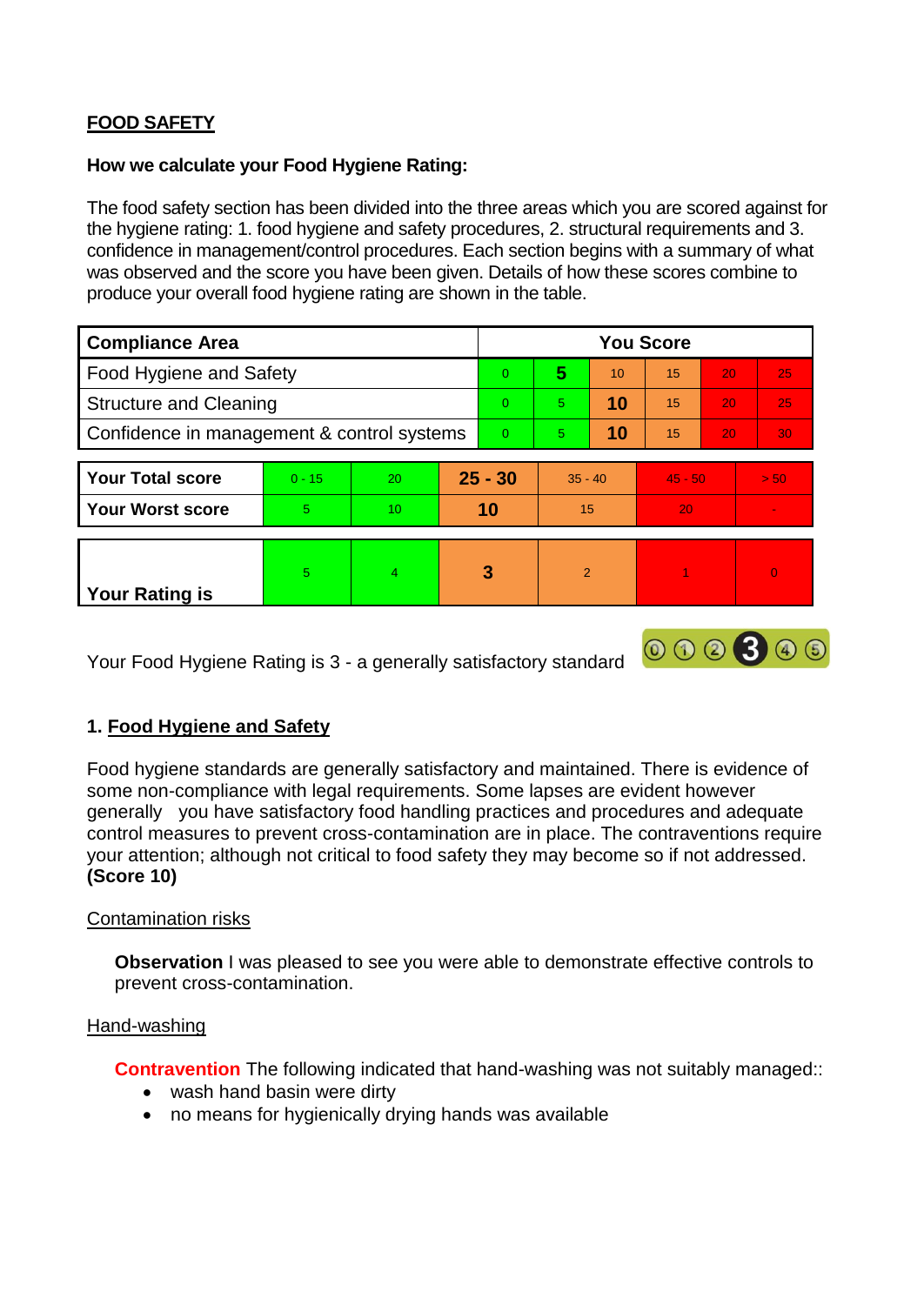## Temperature Control

**Observation** I was pleased to see you were able to limit bacterial growth and/or survival by applying appropriate temperature controls at points critical to food safety and that you were monitoring temperatures.

# **2. Structure and Cleaning**

The structure facilities and standard of cleaning and maintenance are of a generally satisfactory standard but there are some repairs and/or improvements which are required in order for you to comply with the law. Pest control and waste disposal provisions are adequate. The contraventions require your attention; although not critical to food safety they may become so if not addressed. **(Score 10)**

#### Cleaning of Structure

**Contravention** The following items were dirty and require more frequent and thorough cleaning:

- floor/wall junctions
- hand contact surfaces such as light switches and door handles
- mastic joints behind sinks
- wash hand basin
- pipework to wash hand basin and large washing up sink

**Contravention** The following items could not be effectively cleaned and must be covered or made non-absorbent:

- walls
- very large build up of mould to wall, ceiling and window in staff WC and lobby room made cleaning very difficult. You need to investigate the source of the mould and take remedial action to prevent it.

#### **Maintenance**

**Contravention** The following had not been suitably maintained and must be repaired or replaced:

- wall surfaces
- floor surfaces
- broken, chipped un-grouted or missing tiles
- worn and / or peeling paint
- rust to window frame in staff WC

### Pest Control

**Contravention** Pest proofing is inadequate particularly in the following areas:

no fly screens were fitted to open windows in staff WC and main kitchen

### **3. Confidence in Management**